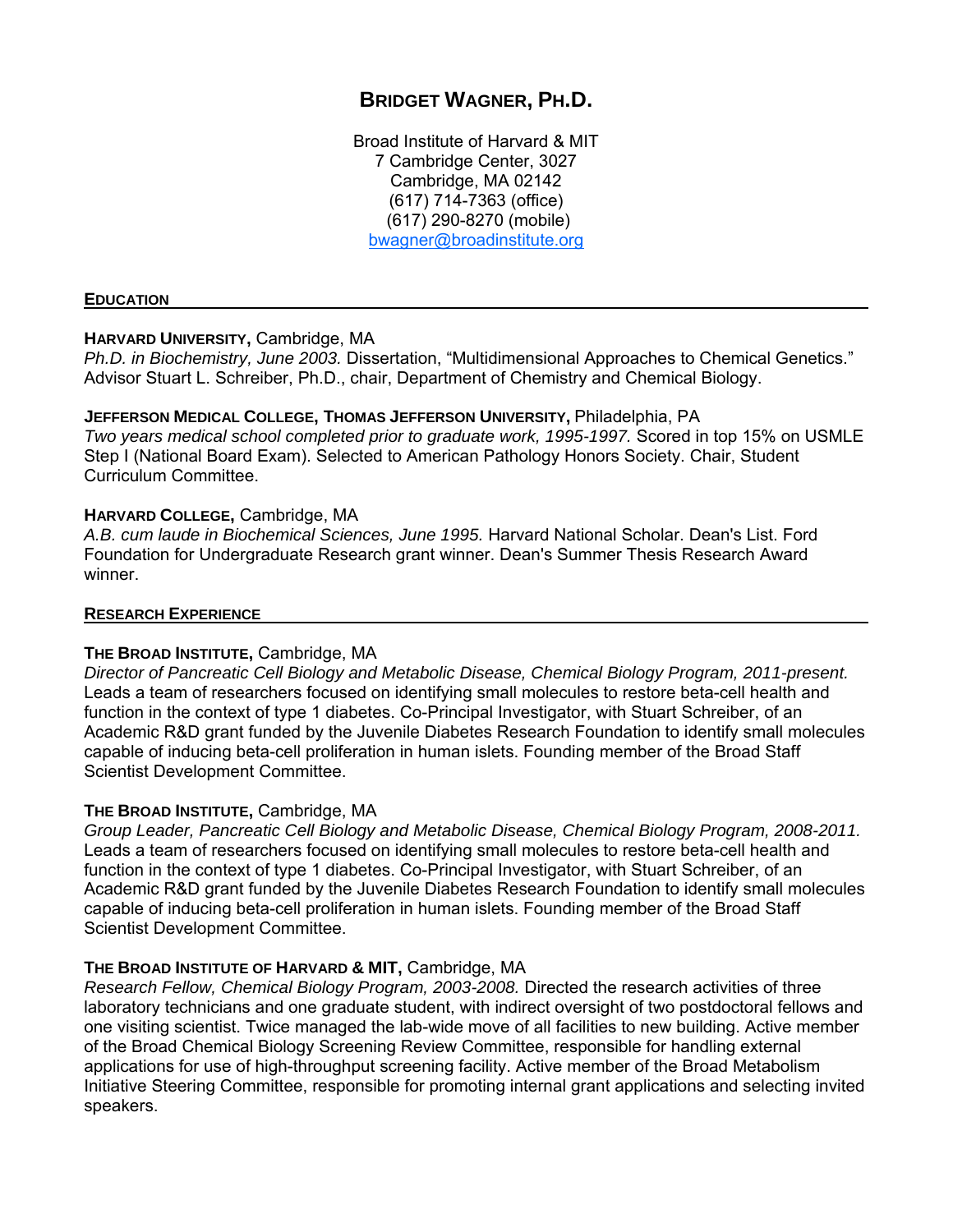### **HARVARD UNIVERSITY,** Cambridge, MA

*Graduate student, Department of Molecular and Cellular Biology, 1997-2003.* Developed cell-based assay protocols within the lab for general use of multiple readouts of cellular metabolism. Screened 2000 compounds for their abilities to suppress the activities of multiple tyrosine kinase inhibitors, investigating the structural correlates of the specificity of kinase inhibition.

# **NATIONAL INSTITUTES OF HEALTH,** Bethesda, MD

*Summer research intern at National Institute of Allergy and Infectious Disease, 1996.* Conducted cell biology and protein biochemistry research in the Laboratory of Immunoregulation (LIR) on the regulators of G protein signaling (RGS). Advisor: John Kehrl, M.D.

### **BRIGHAM AND WOMEN'S HOSPITAL**, Boston, MA

*Research intern at the Center for Neurological Diseases, 1993-1995*. Conducted molecular biology research studying the neurospecificity of the human tau gene, implicated in the symptoms of Alzheimer's disease. Senior honors thesis in Biochemical Sciences at Harvard College. Advisor: Athena Andreadis, Ph.D.

# **THOMAS JEFFERSON MEDICAL COLLEGE**, Philadelphia, PA

*Research assistant at the Cardeza Foundation for Hematological Research, 1992*. Performed protein biochemistry and immunohistochemical research characterizing glycoprotein Ib in human platelets. Advisor: Sandor Shapiro, M.D., Ph.D.

### **TEACHING EXPERIENCE**

### **HARVARD UNIVERSITY**, Cambridge, MA

*Head Teaching Fellow, Chemistry 201, Organic Synthesis Toward Genomic Medicine, Fall 2008*. *Teaching Fellow, Biological Sciences 54, Introduction to Molecular Biology, Fall 2000. Teaching Fellow, Biological Sciences 11, Biochemistry and Cell Biology, Spring 2000. Teaching Fellow, Biological Sciences 1, Introductory Genetics, Molecular, Cellular, and Developmental Biology, Spring 1999.* 

### **HARVARD UNIVERSITY**, Cambridge, MA

*Project Leader, MCB 100, Experimental Molecular and Cellular Biology, Fall 2005.* Led group of three undergraduates in project to identify small-molecule inducers of adipocyte differentiation.

### **HARVARD UNIVERSITY**, Cambridge, MA

*Resident Tutor in Biochemistry, Kirkland House, 1999-2001.* In-residence mentor for undergraduates planning careers in science and medicine. Led student-focused drama program.

### **POSTERS AND INVITED TALKS**

Invited speaker, Discovery on Target: Histone Deacetylases, Boston, MA, October 2 Speaker, Cell Symposium: Genetics & Chemistry, Cambridge, MA, May 24 Speaker, Boston-Ithaca Islet Club, Burlington, VT, April 28, 2012 Invited speaker, JDRF-New England chapter annual meeting, Newton, MA, April 10, 2012 Invited speaker, Keystone Symposium on Islet Biology, Monterey, CA, March 25, 2012 Invited speaker, Pfizer-CVMED/Worldwide Medicinal Chemistry, Cambridge, MA, March 21, 2012 Guided Audio Poster tour, American Diabetes Association national meeting, San Diego, CA June 2011 Invited speaker, Boston-Ithaca Islet Club, New Haven, CT, April 16, 2011 Invited speaker, Midsummer Night's Science Lecture, Broad Institute, July 21, 2010 Poster presentation, Keystone Symposium on Islet Biology, Whistler, BC April 2010 Invited speaker, Translational Research focus group, JDRF, December 15, 2009 Invited speaker, American Chemical Society National meeting, Washington, D.C., August 18, 2009 Invited speaker, Drug Discovery & Development Week National meeting, Boston, MA August 4, 2009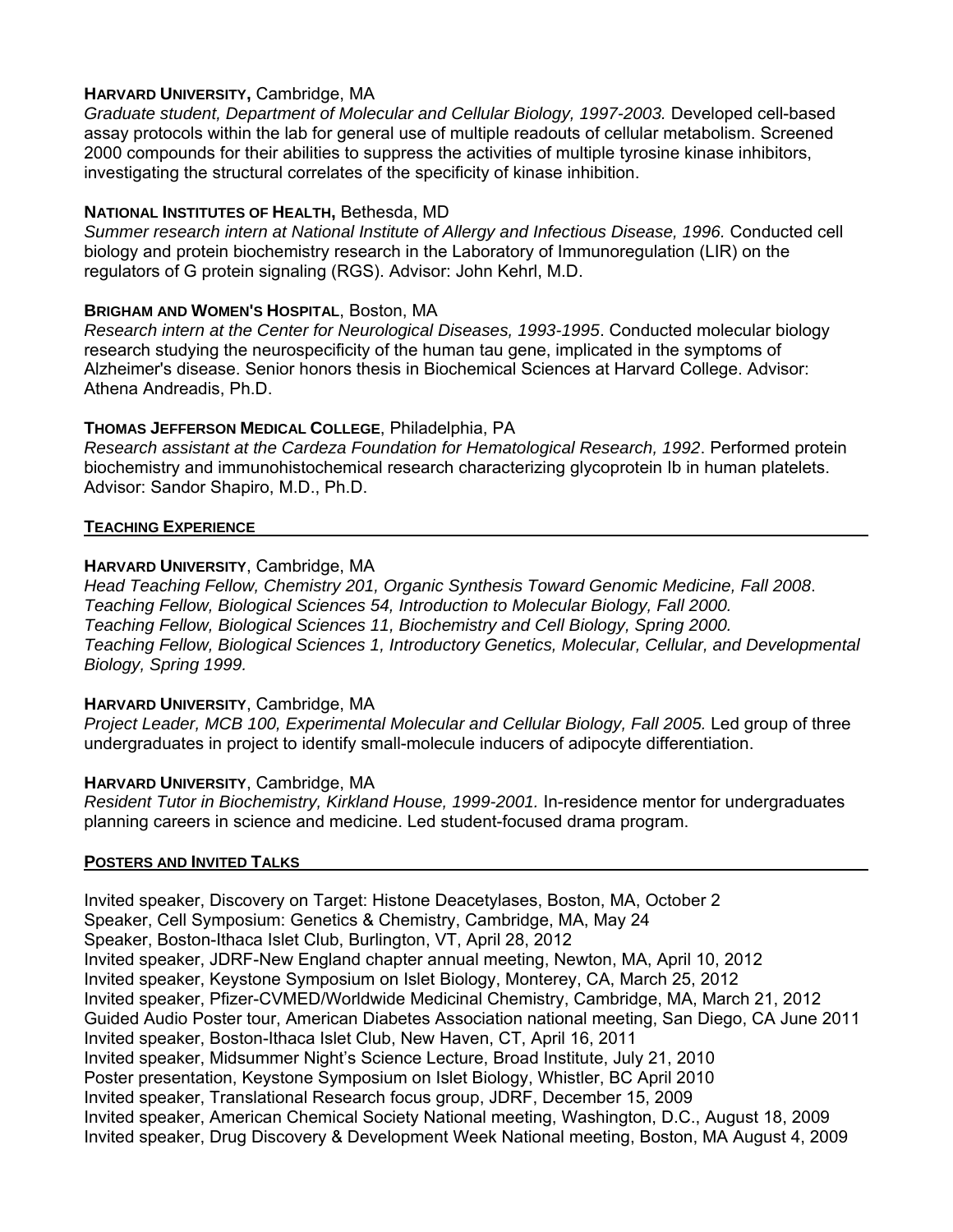Invited speaker, Boston Area Pharmaceutical Toxicity Group, April 8, 2009 Invited lecturer, JDRF-NIDDK Drug Screening Workshop, New York, NY, October 2007 Poster presentation, American Chemical Society national meeting, San Francisco, CA September 2006 Poster presentation, Cold Spring Harbor Laboratory, Biology of Genomes meeting, May 2005

### **AWARDS AND HONORS**

- 2010 Winner, "Grand Challenges in Chemical Biology" essay competition, *Nature Chemical Biology*
- 2010 Profiled in NIDDK report to Congress, Special Statutory Funding for Type 1 Diabetes Research
- 2009 Genome Technology Magazine "Rising Young Investigator"
- 2008 Type 1 Diabetes Pathfinder Award, NIDDK, NIH
- 1996 American Pathology Honors Society, Jefferson Medical College, Philadelphia, PA
- 1994 Dean's Summer Thesis Research Award, Harvard College, Cambridge, MA
- 1993-5 Ford Foundation for Undergraduate Research Grant, Harvard College, Cambridge, MA
- 1991 Harvard National Scholar

### **PROFESSIONAL MEMBERSHIPS**

Selection Committee, Lawrence H. Summers Fellowship, Broad Institute, 2011 Selection Committee, Broad Diversity Initiative, Summer Research Program in Genomics, 2010-present Grants Review Committee, Complications Division, Juvenile Diabetes Research Foundation American Diabetes Association (ADA), 2008-present American Association for the Advancement of Science (AAAS), 2005-present American Chemical Society (ACS), 2005-present

### **JOURNALISTIC AND MULTIMEDIA EXPERIENCE**

### **HOWARD HUGHES MEDICAL INSTITUTE**

*Multimedia Coordinator, Holiday Lectures on Science, 2002.* Developed concept and hosted video documentary based on chemical genetics.

### **JOURNAL OF THE AMERICAN MEDICAL ASSOCIATION - PULSE**

*Art Editor, 1996-1997.* Served on editorial board of medical student section of *JAMA*. Coordinated art, design, and journalistic editing for international monthly magazine.

### **THE HARVARD BRAIN / UNDERGRADUATE SOCIETY FOR NEUROSCIENCE**

*Founding Editor, 1995.* Founded undergraduate journal for the neurosciences. One of two undergraduate representatives to the Mind-Brain-Behavior Initiative.

### **PUBLICATIONS**

- 1. Vetere A and **Wagner BK**. Chemical methods to induce beta-cell proliferation. Intl J Endocrinol 2012; in press.
- 2. Chou, DH-C, Holson EB, Wagner FF, Tang AJ, Maglathlin RL, Lewis TA, Schreiber SL, and **Wagner BK**. Inhibition of histone deacetylase 3 protects beta cells from cytokine-induced apoptosis. Chem Biol 2012; in press.
- 3. Hu He KH, Gilbert TJ, Fomina-Yadlin D, and **Wagner BK**. Small molecule-induced beta-cell regeneration from alternate cell sources. Curr Tissue Eng 2012; in press.
- 4. Yuan Y, Wang Q, Paulk J, Kubicek S, Kemp M, Adams DJ, Shamji AF, **Wagner BK**, and Schreiber SL. A small-molecule probe of the histone methyltransferase G9a induces cellular senscence in pancreatic adenocarcinoma. ACS Chem Biol 2012; published Apr 30.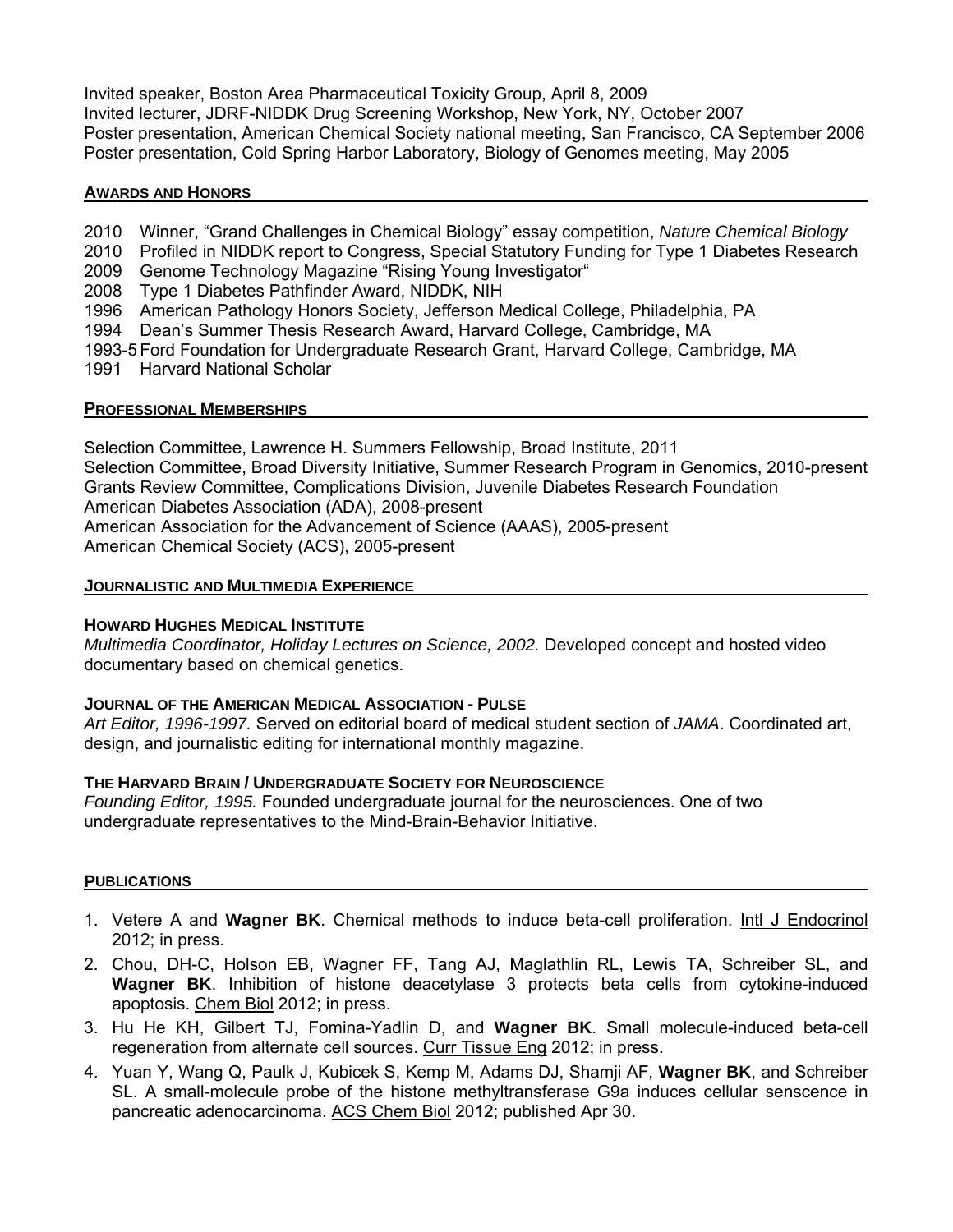- 5. Kubicek S, Gilbert JC, Fomina-Yadlin D, Gitlin AD, Yuan Y, Wagner FF, Holson EB, Luo T, Lewis TA, Taylor B, Gupta S, Shamji AF, **Wagner BK**, Clemons PA, and Schreiber SL. Chromatintargeting small molecules cause class-specific transcriptional changes in pancreatic endocrine cells. Proc Natl Acad Sci USA 2012; 109:5364-5369. PMCID: PMC3325696
- 6. Fomina-Yadlin D, Kubicek S, Vetere A, Schreiber SL, and **Wagner BK**. GW8510 increases insulin expression in pancreatic alpha cells through activation of p53 transcriptional activity. PLoS ONE 2012; 7:e28808. PMCID: PMC3252286
- 7. Walpita D, Hasaka T, Spoonamore S, Vetere A, Takane KK, Fomina-Yadlin D, Fiaschi-Taesch N, Shamji A, Clemons PA, Stewart AF, Schreiber SL, and **Wagner BK**. A human islet cell-culture system for high-throughput screening. J Biomol Screen 2012; 17:509-518. Featured image on issue cover.
- 8. **Wagner BK**, Gilbert TJ, Hanai JI, Imamura S, Bodycombe NE, Bon R, Waldmann H, Clemons PA, Sukhatme VP, and Mootha VK. A small-molecule screening strategy to identify suppressors of statin myopathy. ACS Chem Biol 2011; 6:900-904. PMCID: PMC3176973
- 9. Chou DH-C, Duvall JR, Gerard B, Liu H, Pandya BA, Suh BC, Forbeck EM, Faloon P, **Wagner BK**, and Marcaurelle LA. Synthesis of a novel suppressor of  $\beta$ -cell apoptosis via diversity-oriented synthesis. ACS Med Chem Lett 2011; 2:698-702. PMCID: PMC2924935
- 10. Faloon PW, Chou DHC, Forbeck EM, Walpita D, Morgan B, Buhrlage S, Ting A, Perez J, MacPherson LJ, Duvall JR, Dandapani S, Marcaurelle LA, Munoz B, Palmer M, Foley M, **Wagner B**, and Schreiber SL. Identification of small molecule inhibitors that suppress cytokine-induced apoptosis in human pancreatic islet cells. Probe Reports from the NIH Molecular Libraries Program (Internet). Bethesda (MD): National Center for Biotechnology Information, May 26, 2011.
- 11. Clemons PA, Wilson JA, Dančík V, Muller S, Carrinski HA, **Wagner BK**, Koehler AN, and Schreiber SL. Quantifying structure and performance diversity for sets of small molecules comprising smallmolecule screening collections. Proc Natl Acad Sci USA 2011; 108:6817. PMCID: PMC3084049
- 12. Bochner BB, Siri M, Huang RH, Noble S, Lei X-H, Clemons PA, and **Wagner BK**. Assay of the multiple energy-producing pathways of mammalian cells. PLoS ONE 2011; 6:e18147. PMCID: PMC3063803
- 13. Wagner BK. Screening: Low-fat worms on drugs. Nat Chem Biol 2011; 7:194-195.
- 14. Kim YK, Lee J-S, Bi X, Ha H-H, Ng SH, Ahn Y, **Wagner BK**, Clemons PA, and Chang YT. The binding of fluorophores to proteins depends on the cellular environment. Angew Chemie 2011; 50:2761-2763.
- 15. **Wagner BK**. Grand Challenge Commentary: Chemical transdifferentiation and regenerative medicine. Nat Chem Biol 2010; 6:877-879.
- 16. Clemons PA, Bodycombe NE, Carrinski HA, Wilson JA, Shamji AF, **Wagner BK**, Koehler AN, and Schreiber SL. Small molecules of different synthetic and natural origins have distinct distributions of structural complexity that correlate with protein-binding profiles. Proc Natl Acad Sci USA 2010; 107:18787-18792. PMCID: PMC2973913
- 17. Cancer Target Discovery and Development Network, Schreiber SL, Shamji AF, Clemons PA, Hon C, Koehler AN, Munoz B, Palmer M, Stern AM, **Wagner BK**, Powers S, Lowe SW, Guo X, Krasnitz A, Sawey ET, Sordella R, Stein L, Trotman LC, Califano A, Dalla-Favera R, Ferrando A, Iavarone A, Pasqualucci L, Silva J, Stockwell BR, Hahn WC, Chin L, DePinho RA, Boehm JS, Gopal S, Huang A, Root DE, Weir BA, Gerhard DS, Zenklusen JC, Roth MG, White MA, Minna JD, MacMillan JB, and Posner BA. Towards patient-based cancer therapeutics. Nat Biotechnol 2010; 28:904-906. PMCID: PMC2939009
- 18. Fomina-Yadlin D, Kubicek S, Walpita D, Dančík V, Hecksher-Sørensen J, Bittker JA, Sharifnia T, Shamji A, Clemons PA, **Wagner BK**, and Schreiber SL. Small-molecule inducers of insulin expression in pancreatic alpha cells. Proc Natl Acad Sci USA 2010; 107:15099-15104. PMCID: PMC2930573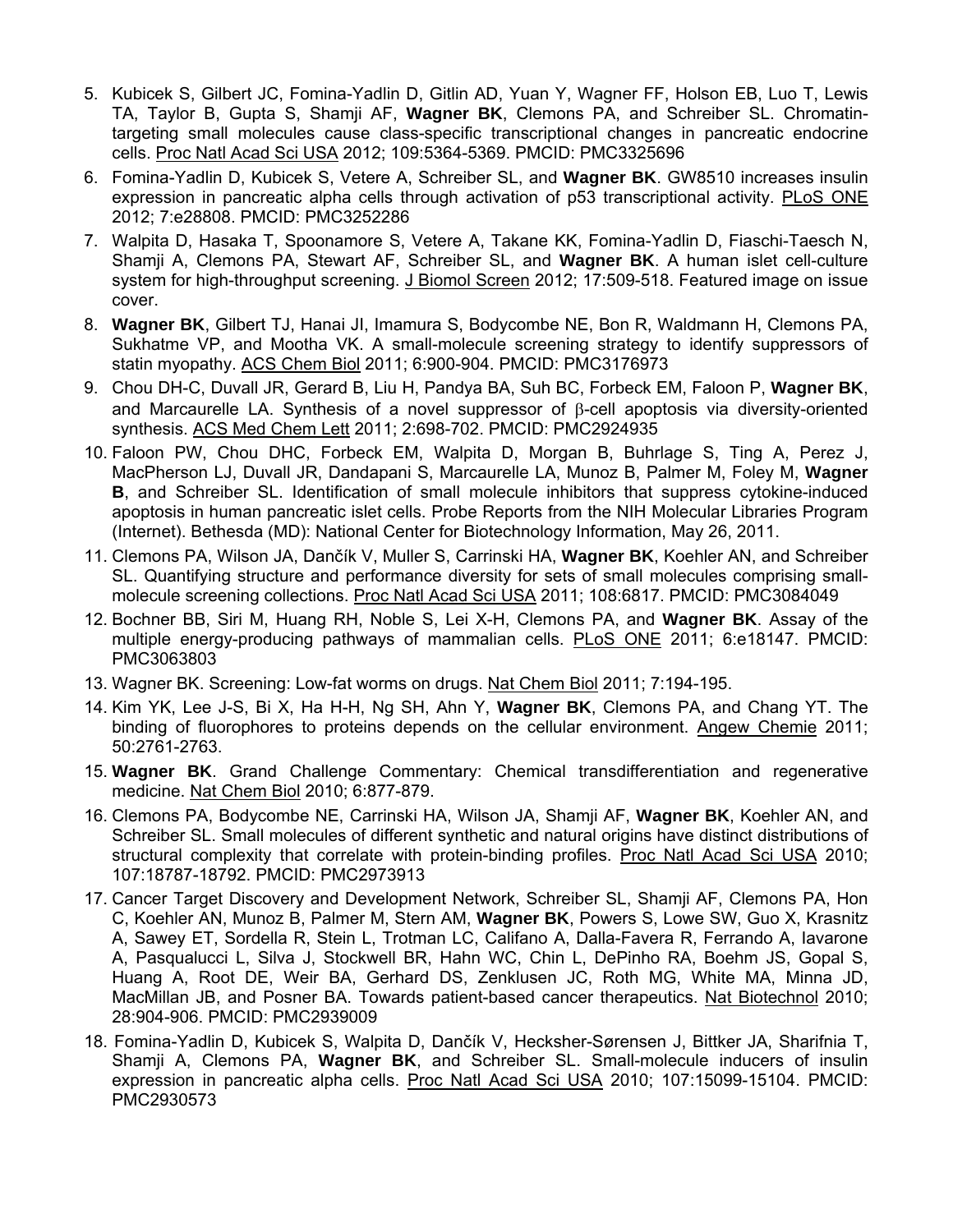- 19. Chou DH-C, Bodycombe NE, Carrinski HA, Lewis TA, Clemons PA, Schreiber SL, and **Wagner BK**. Small-molecule suppressors of cytokine-induced beta-cell apoptosis. ACS Chem Biol 2010; 5:729- 734. PMCID: PMC2924935
- 20. **Wagner BK** and Clemons PA. Connecting synthetic chemistry decisions to cell and genome biology using small-molecule phenotypic profiling. Curr Opin Chem Biol 2009; 13:539-548. PMCID: PMC2787914
- 21. **Wagner BK**, Tolliday NJ, and Clemons PA, Eds. Cell-based assays for high-throughput screening. Methods Mol Biol 2009; vol. 486. Humana Press, Totowa, N.J.
- 22. **Wagner BK** and Arany Z. High-throughput real-time PCR for detection of gene expression levels. (Book Chapter) Methods Mol Biol 2009; 486:167-175.
- 23. Tanikawa T, Fridman M, Zhu W, Faulk B, Joseph IC, Kahne D, **Wagner BK**, and Clemons PA. Using biological performance similarity to inform disaccharide library design. J Am Chem Soc 2009; 131:5075-5083. PMCID: PMC2730776
- 24. Arany Z, **Wagner BK**, Ma Y, Chinsomboon J, Laznik D, and Spiegelman BM. Gene expressionbased screening identifies microtubule inhibitors as inducers of PGC-1a and oxidative phosphorylation. Proc Natl Acad Sci USA 2008; 105:4721-4726. PMCID: PMC2290788
- 25. **Wagner BK**, Carrinski HA, Ahn YH, Kim YK, Gilbert TJ, Fomina DA, Schreiber SL, Chang YT, and Clemons PA. Small-molecule fluorophores to detect cell-state switching in the context of highthroughput screening. J Am Chem Soc 2008; 130:4208-4209.
- 26. **Wagner BK**\*, Kitami T\*, Gilbert TJ, Peck D, Ramanathan A, Schreiber SL, Golub TR, and Mootha VK. Large-scale chemical dissection of the mitochondrial function. Nat Biotechnol 2008; 26:343-351 (News and Views report in same issue, 26:294-296). PMCID: PMC2715872
- 27. **Wagner BK**, Haggarty SJ, and Clemons PA. Chemical genomics: probing protein function using small molecules. Am J Pharmacogenomics 2004; 4:313-320.
- 28. **Wagner BK** and Clemons PA. Dual-purpose drug discovery. Trends Biotech 2002; 20:492-493.
- 29. **Wagner BK** and Clemons PA. An even-handed approach. Trends Biotech 2001; 20:53.
- 30. Clemons PA and **Wagner BK**. Hay in a needlestack? Trends Biotech 2001; 19:435-436.
- 31. **Wagner BK** and Clemons PA. Better signaling through chemistry. Trends Biotech 2001; 19:127.
- 32. Clemons PA, Koehler AN, **Wagner BK**, Sprigings TG, Spring DR, King RW, Schreiber, SL, and Foley MA. A one-bead, one-stock solution approach to chemical genetics, part two. Chem Biol 2001; 8:1183-1195.
- 33. Andreadis A, **Wagner BK**, Broderick JA, and Kosik KS. A tau promoter region without neuronal specificity. J Neurochem 1996; 66:2257-2263.

### **ONGOING RESEARCH SUPPORT**

1DP2 DK083048-01 (B.K. Wagner) 09/30/08 – 08/31/13 NIDDK/NIH **TYPE 1 DIABETES PATHFINDER AWARD** Small-molecule approaches to restore glycemic control in type 1 diabetes Role: Principal Investigator 17-2011-260 (Collombat, Patrick) 12/01/10 – 11/30/13 Juvenile Diabetes Research Foundation **ACADEMIC R&D GRANT** Generation of functional beta-cells from alternative pancreatic cell subtypes Role: PI of subaward

17-2011-642 (Wagner, B.K.) 11/01/11 – 10/31/13 Juvenile Diabetes Research Foundation